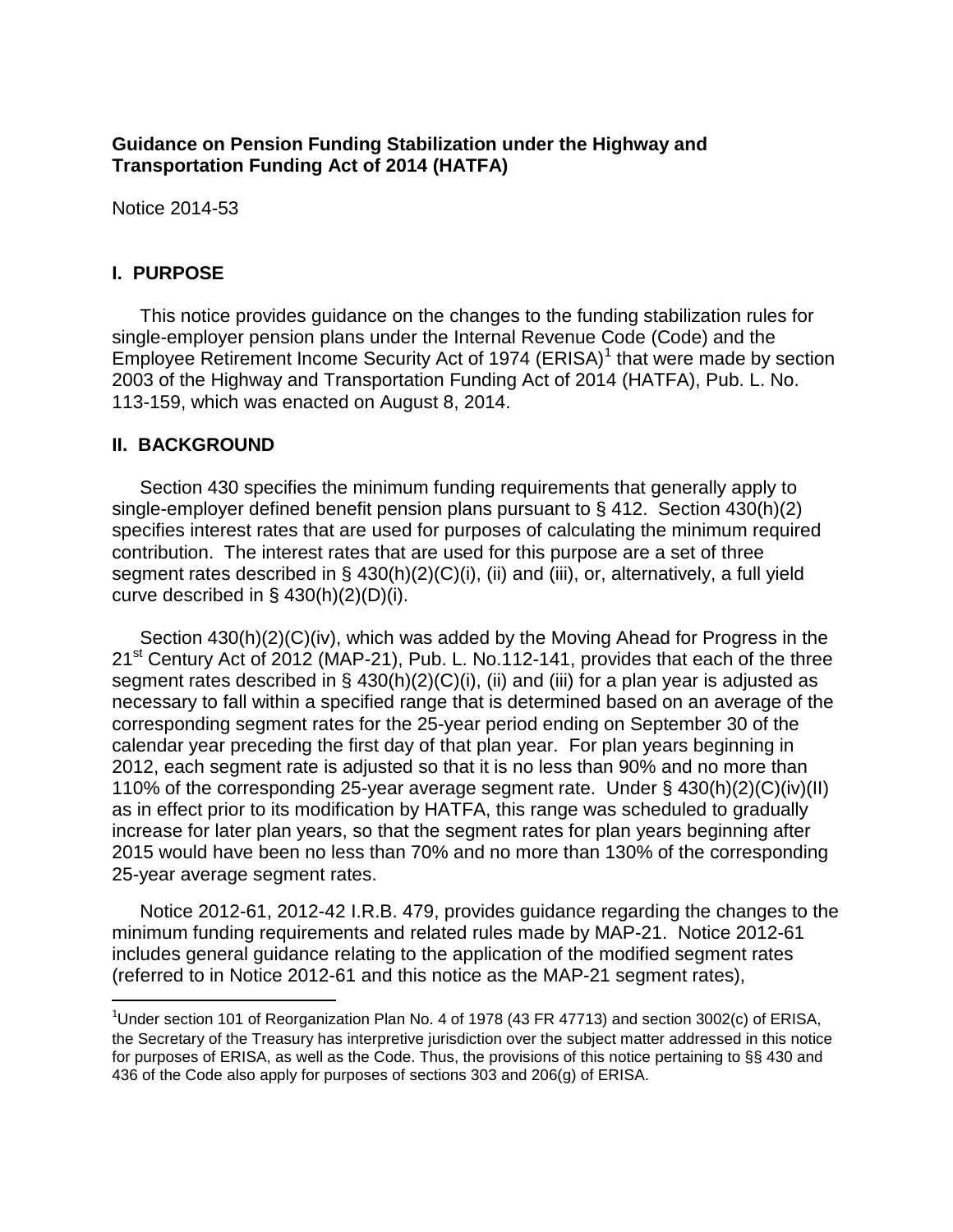measurements for which the modified segment rates do not apply, transition issues, elections, reporting, and other issues.

HATFA extends the period during which the narrowest range around the 25-year average segment rates applies for purposes of determining the segment rates that are used to apply  $\S$  430 and 436. Under the modifications to  $\S$  430(h)(2)(C)(iv) made by HATFA, for plan years beginning in 2012 through 2017, each segment rate is adjusted so that it is no less than 90% and no more than 110% of the corresponding 25-year average segment rate. For later plan years, this range is scheduled to gradually increase, so that the segment rates for plan years beginning after 2020 are no less than 70% and no more than 130% of the corresponding 25-year average segment rates. The segment rates as modified by HATFA are referred to in this notice as the HATFA segment rates.

Section 436 sets forth a series of limitations on the accrual and payment of benefits under an underfunded plan. These limitations are applied during a plan year based on the plan's adjusted funding target attainment percentage (AFTAP). Section 2003(c) of HATFA provides that the limitation on interest rates based on the corresponding 25-year average segment rates does not apply for purposes of § 436(d)(2) (relating to limitations on accelerated benefit distributions for a plan sponsored by an employer in bankruptcy).

Section 2003(e)(1) of HATFA provides that the modifications to § 430(h)(2)(C)(iv) apply with respect to plan years beginning after December 31, 2012. Under section  $2003(e)(2)$  of HATFA, a plan sponsor can elect not to have the modifications to § 430 apply to any plan year beginning in 2013, either for all purposes or solely for purposes of determining the plan's AFTAP for that plan year (which is used to apply the benefit restrictions under § 436).

This notice provides guidance on certain issues relating to HATFA. Notice 2012-61 continues to apply except to the extent the statutory provisions have changed.

### **III. ELECTION TO DEFER USE OF HATFA SEGMENT RATES UNTIL THE 2014 PLAN YEAR**

This section III sets forth the procedures for elections made pursuant to section 2003(e)(2) of HATFA that relate to a plan year beginning in 2013.

A. Procedure for electing to defer use of HATFA segment rates

Except as provided in section III.B of this notice (which provides for a deemed election to defer the use of the HATFA segment rates for purposes of both §§ 430 and 436 based on the filing of Form 5500 under some circumstances), a plan sponsor elects to defer the use of the HATFA segment rates, either for all purposes or solely for purposes of § 436, until the first plan year beginning on or after January 1, 2014, by providing written notice to the enrolled actuary for the plan and to the plan administrator. The notice must specify the name of the plan, employer identification number and plan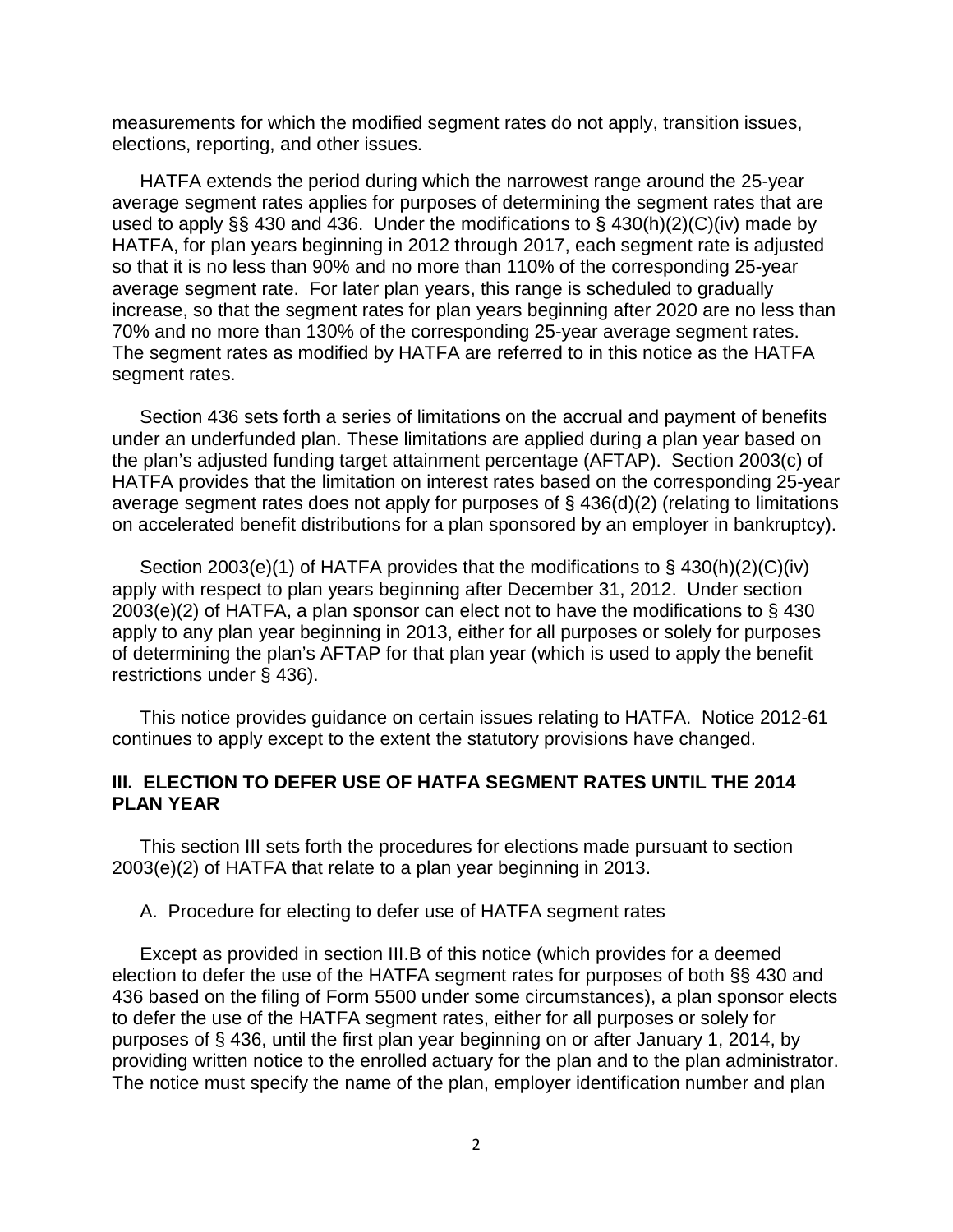number, and whether the use of the HATFA segment rates is deferred for all purposes or only for determination of the AFTAP used to apply benefit restrictions under § 436.

The election described in this section III.A is irrevocable, and must be made no later than the later of: (1) the deadline for filing the Form 5500, Form 5500-SF or Form 5500- EZ (including extensions) for the plan year beginning in 2013; or (2) December 31, 2014.

B. Deemed election to defer use of the HATFA segment rates for purposes of both §§ 430 and 436 through filing of Form 5500, Form 5500-SF or Form 5500-EZ

With respect to a plan year beginning in 2013, if, on or before December 31, 2014, the Form 5500, Form 5500-SF or Form 5500-EZ is filed and the Schedule SB reflects the MAP-21 segment rates, then an election to defer use of the HATFA segment rates for purposes of both §§ 430 and 436 until the first plan year beginning on or after January 1, 2014 is deemed made. If an election is deemed made pursuant to this section III.B, the election is permitted to be revoked by filing, no later than December 31, [2](#page-2-0)014, an amended Form 5500, Form 5500-SF, or Form 5500-E $Z^2$  for the plan year, with a revised Schedule SB that reflects the use of the HATFA segment rates. Alternatively, the deemed election is permitted to be revoked by either providing written notice of the revocation (which includes the name of the plan, employer identification number and plan number) to the enrolled actuary for the plan and to the plan administrator or by making the election described in section III.A of this notice to defer the use of HATFA segment rates only for purposes of § 436, but only if (1) a copy of the notice of the revocation or of the election is e-mailed to the Pension Benefit Guaranty Corporation (PBGC) at *revoke.deemed.HATFA.election@pbgc.gov* on or before December 31, 2014 (including in the subject line of the e-mail the plan sponsor's employer identification number, the plan number, and the name of the plan), and (2) at the time of the revocation of the deemed election, the plan sponsor is not a debtor in a case under title 11, United States Code, or similar federal or state law. If the plan sponsor revokes the deemed election using this alternative method, then an amended Form 5500, Form 5500-SF, or Form 5500-EZ for the plan year must be filed no later than the date on which Form 5500, Form 5500-SF or Form 5500-EZ is timely filed for the following plan year, and the revised Schedule SB must reflect the use of the HATFA segment rates.

If the plan sponsor revokes the deemed election, the plan sponsor can also elect to defer use of the HATFA segment rates only for purposes of § 436 under the rules of section III.A of this notice. An election that is deemed made pursuant to this section

<span id="page-2-0"></span> $2$  Schedule SB is not required to be filed for plans for which Form 5500–EZ is filed and certain plans for which Form 5500–SF is filed. For these plans, the Schedule SB must be completed (including being signed by the enrolled actuary) and delivered to the plan administrator, who must retain it. With respect to these plans, references in section III.B of this notice to the filing of an amended Form 5500, Form 5500-SF, or Form 5500-EZ with a revised Schedule SB are applied by substituting the completion and delivery of the revised Schedule SB for the filing of the amended form.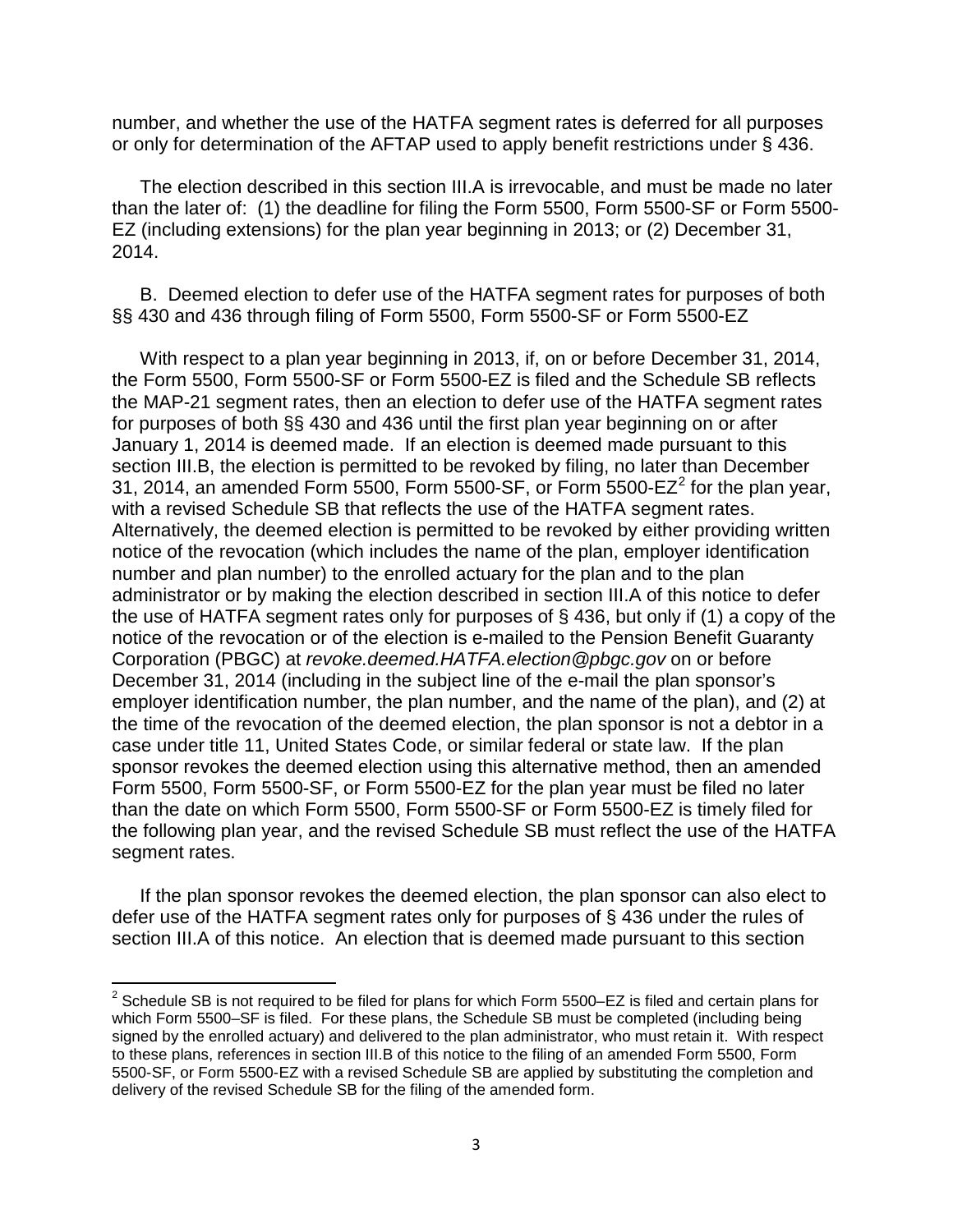III.B is irrevocable if it is not revoked in the time and manner set forth in this section III.B.

# **IV. SECTION 430 ELECTIONS AND REDESIGNATIONS AVAILABLE FOR THE 2013 PLAN YEAR**

This section IV sets forth rules regarding elections and designations relating to the minimum funding requirements applicable to the plan for the plan year beginning in 2013. Any action otherwise permitted in this section IV is not permitted to the extent it (1) would result in the imposition of benefit restrictions under § 436 for the plan year beginning in 2013 or 2014 that would otherwise not be imposed, or (2) would result in an unpaid minimum required contribution for any plan year beginning before 2014. The procedural and timing rules governing the acts permitted under this section IV are in section IV.E of this notice.

A. Reversal of an election to reduce funding balances

A plan sponsor is permitted to elect to reverse all or part of any election under § 1.430(f)-1(e) to reduce the plan's funding standard carryover balance or prefunding balance as of the first day of a plan year beginning in 2013 if (i) the HATFA segment rates apply for purposes of determining the minimum required contribution for that plan year, and (ii) the reduction election was made on or before September 30, 2014. It is expected that the regulations under § 430(f) will be revised to permit this exception to the general rule that any election to reduce the plan's funding standard carryover balance or prefunding balance is irrevocable.

Under § 1.436-1(a)(5), there may have been deemed elections to reduce the funding standard carryover balance or prefunding balance to avoid or remove benefit restrictions under § 436 for the plan year beginning in 2013. If the HATFA segment rates are applied retroactively for purposes of § 436 for a plan year beginning in 2013, the election to reverse a reduction under this section IV.A also applies to such a deemed election that was made in conjunction with a certification of the plan's AFTAP for the plan year. However, any reduction election that was made to avoid or remove benefit restrictions under § 436 during the period before the date of the original AFTAP certification for the 2013 plan year cannot be reversed even if the HATFA segment rates apply retroactively for purposes of § 436 for the plan year. This is because the AFTAP based on the HATFA segment rates will not apply to that portion of the plan year and therefore the reversal of any reduction election that was made to avoid or remove benefit restrictions under § 436 during that period would result in the imposition of new restrictions.

B. Late elections to add excess contributions for the 2013 plan year to the prefunding balance

If the HATFA segment rates apply for purposes of determining the minimum required contribution for a plan year beginning in 2013, the plan sponsor is permitted to make (or increase) the election under § 1.430(f)-1(b)(1)(ii) to add excess contributions for that plan year to the plan's prefunding balance as of the first day of the following plan year.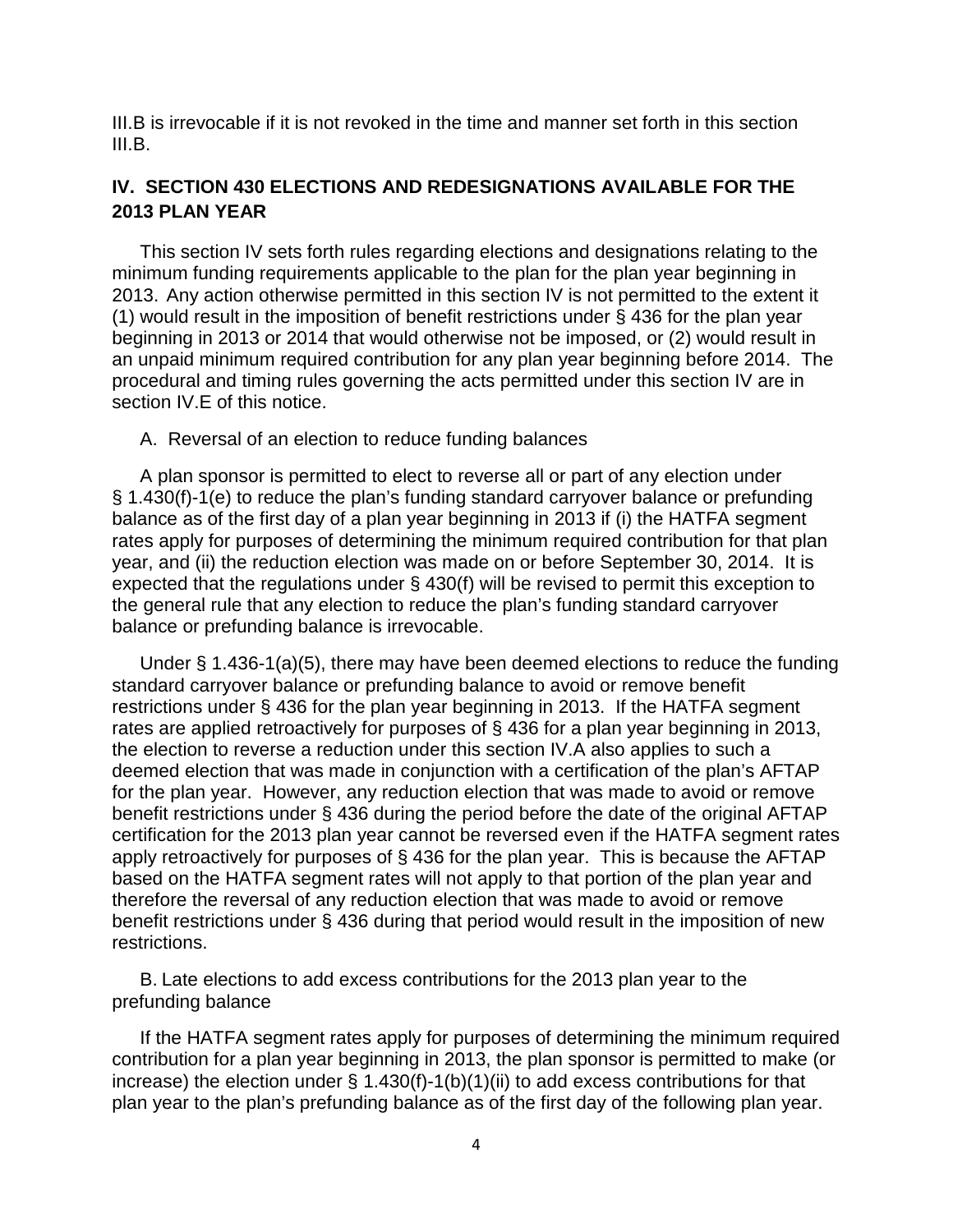It is expected that the regulations under § 430(f) will be revised to permit this extension of time to make this election.

### C. Redesignation of a section 436 contribution

If the HATFA segment rates are applied retroactively for purposes of § 436 for a plan year beginning in 2013, any section 436 contribution within the meaning of § 1.436- 1(j)(7) that was made in connection with the certified AFTAP for that plan year is applied toward the minimum required contribution for that plan year to the extent the contribution is no longer required to avoid or remove the benefit restriction. However, no change is permitted with respect to section 436 contributions that were made in connection with a presumed AFTAP before the AFTAP was certified for the plan year.

D. Redesignation of a contribution originally designated for 2013

Despite the general position of the IRS that a contribution designated for a particular plan year cannot be redesignated to apply for another plan year after the Schedule SB is filed, the plan sponsor may choose to redesignate all or a portion of a contribution that was originally designated as applying to the plan year beginning in 2013 to apply to a plan year that begins in 2014. This rule applies only to contributions made after the end of the 2013 plan year and on or before September 30, 2014 and applies only if the original designation is on a Schedule SB for the 2013 plan year that is filed on or before December  $31, 2014.<sup>3</sup>$  $31, 2014.<sup>3</sup>$ 

E. Procedural and timing rules

Any reversal of an election, election made after the generally applicable deadline, or redesignation of contributions under this section IV is made by the plan sponsor by providing written notification to the plan's enrolled actuary and plan administrator, and must be made no later than the last day of the plan year beginning in 2014. The written notification must specify the name of the plan, the employer identification number and plan number, and must set forth the relevant details, including the specific dollar amount involved. A conditional or formula-based election does not satisfy this requirement.

# **V. REPORTING REQUIREMENTS IF THE HATFA SEGMENT RATES APPLY TO THE 2013 PLAN YEAR**

With respect to the plan year beginning in 2013, if the plan uses the segment rates and the plan sponsor has not elected to defer the use of the HATFA segment rates in accordance with section III.A or III.B of this notice, then the Schedule SB for that plan year must reflect the use of the HATFA segment rates.

<span id="page-4-0"></span> $3$  With respect to a plan for which the Schedule SB need not be filed, as described in footnote 2 of this notice, the reference to filing of the Schedule SB is replaced by the completion and delivery of the Schedule SB.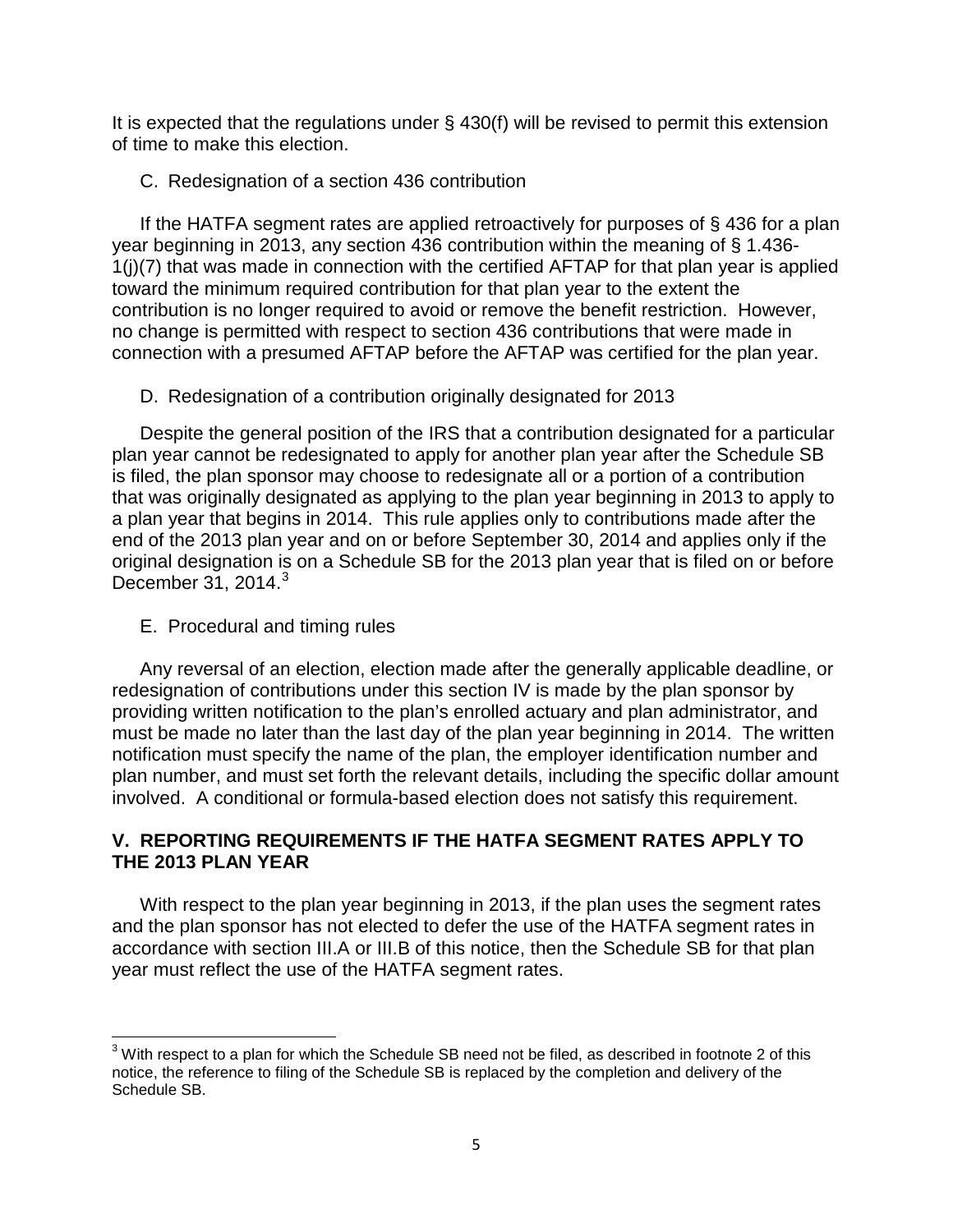### **VI. APPLICATION OF § 436 AND RELATED RULES FOR A PLAN YEAR BEGINNING AFTER DECEMBER 31, 2012 AND BEFORE OCTOBER 1, 2014**

This notice provides special rules relating to the application of the benefit restrictions under § 436 and related rules for a plan year beginning after December 31, 2012 and before October 1, 2014 for a plan for which the modifications made by HATFA to § 430(h)(2)(C)(iv) are applied for purposes of determining the plan's AFTAP for the plan year. A plan year to which this section VI applies is referred to in this section VI as an applicable plan year.

A. Presumptions apply based on prior year AFTAP

The benefit restrictions under § 436 for an applicable plan year are applied based on the presumed AFTAP before the date, if any, that the AFTAP is certified for that applicable plan year. Thus, the application of the HATFA segment rates does not affect the application of the presumption rules under § 436(h) for the first plan year for which those rates apply to the plan for purposes of § 436 (but affects the application of those presumption rules for the subsequent plan year).

B. Rules if first certification uses HATFA segment rates

If the first AFTAP certification for an applicable plan year (which may be a range certification pursuant to  $\S$  1.436-1(h)(4)(ii)) is made using the HATFA segment rates, the benefit restrictions under § 436 apply based on that AFTAP in accordance with the rules of §§ 1.436-1(g) and (h).

C. Rules if first certification uses MAP-21 segment rates

If, on or before September 30, 2014, the AFTAP for an applicable plan year is certified using the MAP-21 segment rates, the AFTAP for that applicable plan year must be determined using the HATFA segment rates. If the change in the AFTAP using the HATFA segment rates rather than the MAP-21 segment rates results in a material change to the AFTAP, then the AFTAP must be recertified. In such a case, the plan sponsor can choose to apply any resulting change in the application of the benefit restrictions under § 436 either (i) prospectively, as described in section VI.D of this notice or (ii) retroactively to the date that the AFTAP was originally certified, as described in section VI.E of this notice. If the HATFA segment rates are applied to determine the certified AFTAP for the plan year beginning in 2013, then the option to apply any change in the application of § 436 as a result of recertification of the AFTAP using the HATFA segment rates prospectively is not available for the plan year beginning in 2014. For the first plan year for which the HATFA segment rates apply for purposes of § 436, if the AFTAP using the HATFA segment rates is certified before the end of the plan year, then in the absence of an affirmative election to apply the changes retroactively as described in section VI.E of this notice, the plan sponsor will be treated as having elected to apply any changes prospectively as described in section VI.D of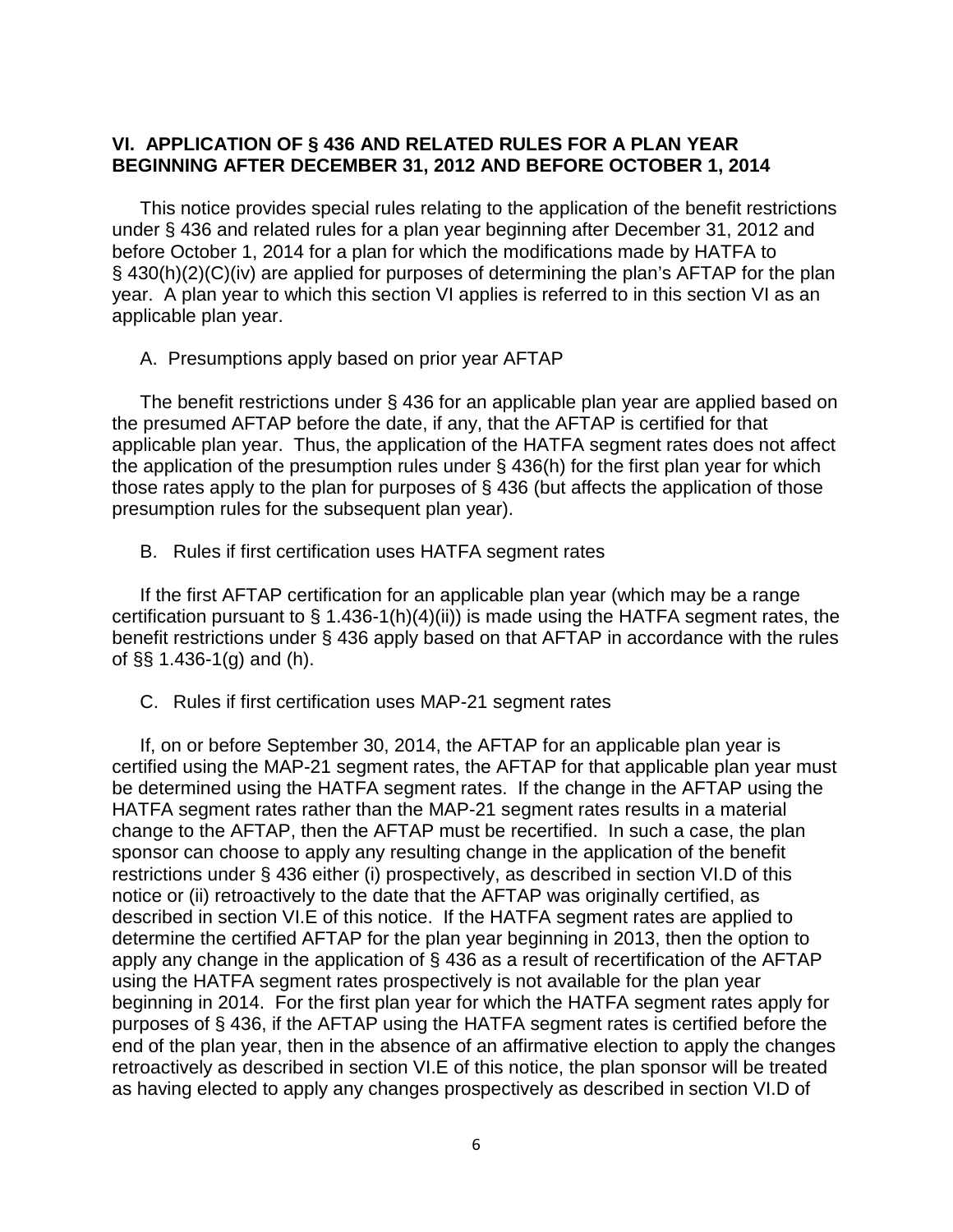this notice. All plan operations and elections must be consistent with this choice of whether to apply the AFTAP using the HATFA segment rates retroactively or prospectively, and any plan operations that were inconsistent with this choice must be corrected as described in section VI.F of this notice.

If any AFTAP certification for an applicable plan year using the MAP-21 segment rates is made after September 30, 2014, then the rules regarding a change in the AFTAP set forth in § 1.436-1(h)(4)(iii) and (iv) apply with respect to the determination of the AFTAP for that plan year that must be made using the HATFA segment rates.

D. Prospective application of change in benefit restrictions reflecting HATFA segment rates

If the AFTAP is certified for an applicable plan year using the MAP-21 segment rates, then any subsequent change to that certification (including a certification based on the HATFA segment rates) is subject to the rules regarding a change in the AFTAP set forth in §1.436-1(h)(4)(iii) and (iv).

Section 1.436-1(h)(4)(iii) sets forth rules relating to changes in certified AFTAPs and provides a special rule that deems a change in the AFTAP attributable to certain events as "immaterial," even if the change would otherwise be a material change. The effect of having an event for which the change in AFTAP is deemed immaterial is that a plan administrator can reflect the event on a prospective basis beginning with the date of the event, provided that the AFTAP is recertified as soon as practicable thereafter. It is expected that  $\S 1.436-1(h)(4)(iii)(C)$  will be amended to provide that additional events can be added to the list of deemed immaterial events in guidance of general applicability.

If (1) on or before September 30, 2014, the AFTAP is certified for an applicable plan year using the MAP-21 segment rates, (2) a certification for that applicable year is subsequently made using the HATFA segment rates, and (3) the plan sponsor does not choose to apply any change in those restrictions retroactively as described in section VI.E of this notice; then the change in AFTAP attributable to the use of the HATFA segment rates for an applicable plan year under this section VI.D is treated as a deemed immaterial change. The date of the event is October 1, 2014 (or the date of the revised AFTAP certification, if earlier). Accordingly, if the plan sponsor chooses to apply any changes in the § 436 restrictions prospectively for an applicable plan year as described in this section VI.D, any change in benefit restrictions resulting from the updated AFTAP determination using the HATFA segment rates must be effective as of the earlier of (1) October 1, 2014, or (2) the date the AFTAP for the applicable plan year is recertified using the HATFA segment rates.

The requirement that the AFTAP be recertified to reflect the HATFA segment rates as soon as practicable after the event giving rise to the deemed immaterial change will not be satisfied if the recertification occurs later than December 31, 2014.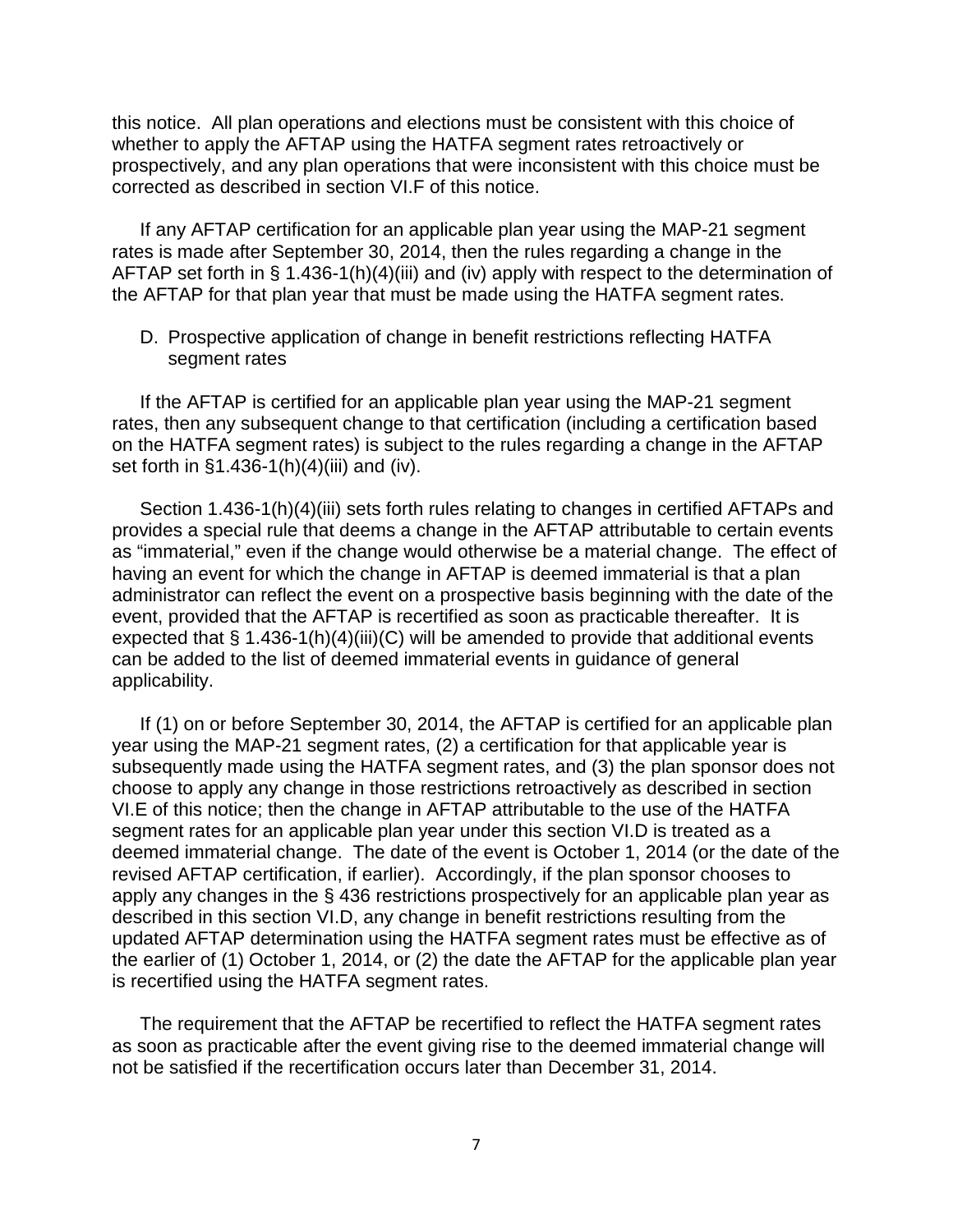#### E. Retroactive application of change in benefit restrictions reflecting HATFA segment rates

If (1) on or before September 30, 2014, the AFTAP is certified for an applicable plan year using the MAP-21 segment rates, (2) a certification for that applicable plan year is subsequently made using the HATFA segment rates, and (3) the plan sponsor elects to apply the AFTAP determined using the HATFA segment rates retroactively as described in this section VI.E; then the operations of the plan must be conformed to that updated AFTAP for the period beginning when the AFTAP for the plan year was originally certified. In addition, if the HATFA segment rates apply for purposes of determining the AFTAP for the plan year beginning in 2013, then operations of the plan during the plan year beginning in 2014 must be conformed to apply the rules of § 1.436-1(g) and (h) using the redetermined 2013 AFTAP as the AFTAP for the preceding plan year, during the period beginning on the first day of the plan year beginning in 2014 and ending when the AFTAP for that plan year was originally certified.

F. Reversal of an election to reduce funding balances and redesignation of section 436 contributions for the 2014 plan year

Sections IV.A and IV.C of this notice permit the reversal of an election to reduce a funding balance and the redesignation of a section 436 contribution for an applicable plan year beginning in 2013. Under this section VI.F, a reversal of an election made on or before October 1, 2014 to reduce a funding balance or a redesignation of a section 436 contribution made on or before October 1, 2014 is permitted for the plan year beginning in 2014.

Any reversal of an election or redesignation of a section 436 contribution under this section VI.F is not permitted to the extent it would result in the imposition of benefit restrictions under § 436 for the plan year beginning in 2014 that would otherwise not be imposed. Accordingly, if the plan year beginning in 2014 is the first applicable plan year, any reduction election that was made to avoid or remove benefit restrictions under § 436 during the period before the date of the original AFTAP certification for that plan year cannot be reversed. This is because the AFTAP based on the HATFA segment rates will not apply to that portion of the plan year and therefore the reversal of any reduction election that was made to avoid or remove benefit restrictions under § 436 during that period would result in the imposition of new restrictions. Similarly, if the plan year beginning in 2014 is the first applicable plan year, no change is permitted with respect to section 436 contributions that were made in connection with a presumed AFTAP before the AFTAP was certified for the plan year.

#### G. Corrections

Once a plan's AFTAP for an applicable plan year has been certified using the HATFA segment rates, the plan administrator must take any corrective actions necessary to conform plan operations to this certified AFTAP, if applying this certified AFTAP would have changed the application of the § 436 restrictions for the period (1)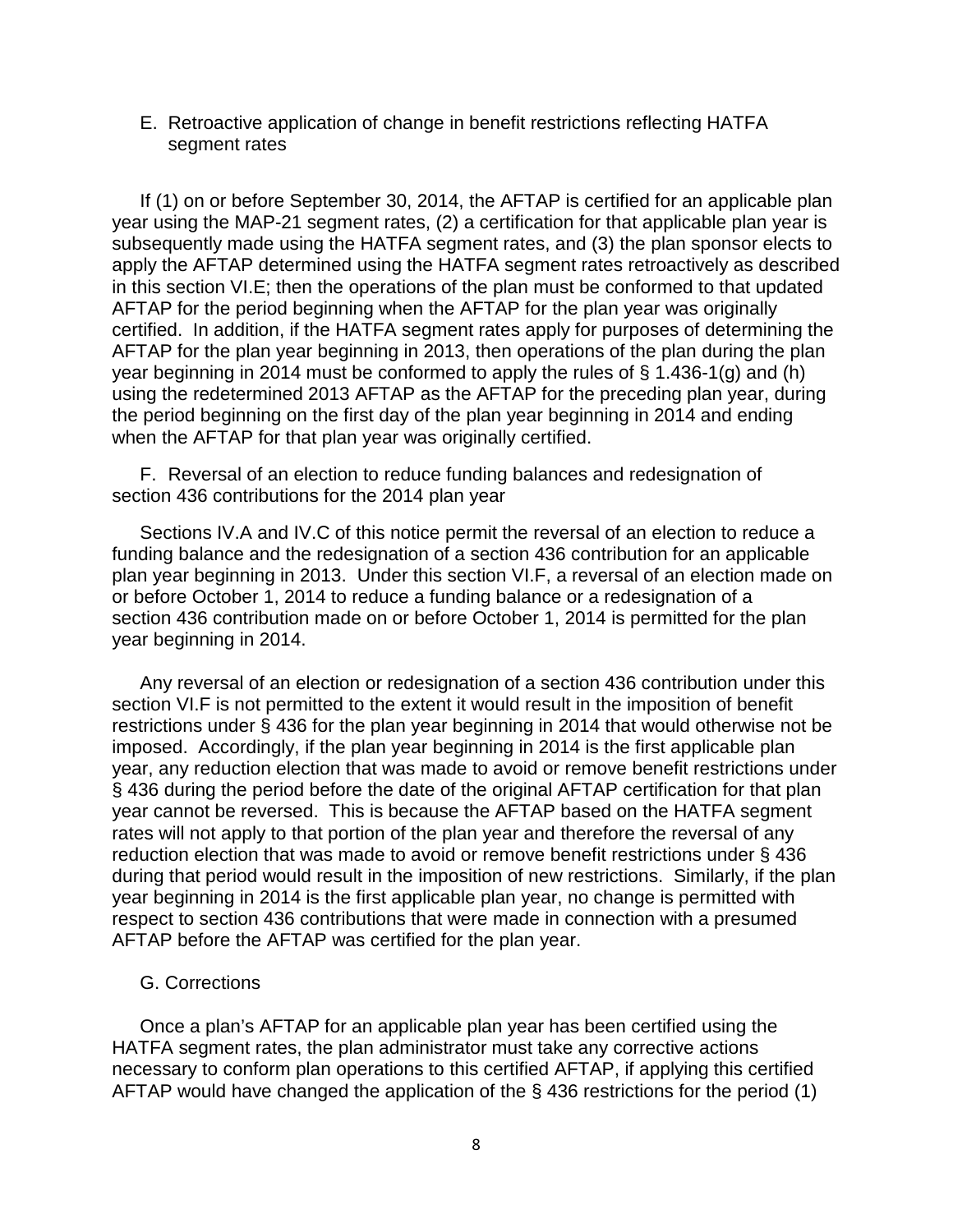beginning with the date of the immaterial event described in section VI.D of this notice (if the AFTAP certification applying the HATFA segment rates applies prospectively under section VI.D) or (2) beginning with the date the AFTAP for the year was first certified, as applicable (if the AFTAP certification applying the HATFA segment rates applies retroactively under section VI.E). If the plan year beginning in 2013 is an applicable plan year, the period for potential correction also includes the period during the 2014 plan year before the AFTAP for that plan year beginning in 2014 was originally certified.

If the corrective actions described in this section VI.G are taken to reflect the application of the new certified AFTAP, then the plan's operations are treated as having been consistent with the provisions of the plan document relative to the requirements of § 436. For this purpose, the provisions of the Employee Plans Compliance Resolution System (EPCRS), as set forth in Rev. Proc. 2013-12, 2013-4 I.R.B. 313, apply, except that a plan is eligible for self-correction under sections 7, 8, and 9 of Rev. Proc. 2013-12 without regard to the requirements of sections 4.03 (requiring a favorable IRS determination letter) and 4.04 (requiring certain established practices and procedures) of that revenue procedure.

Consistent with § 1.436-1(a)(4)(iii), if unpredictable contingent event benefits due to an event occurring during a plan year beginning in 2013 or 2014 are not permitted to be paid because of restrictions under § 436(b), but are later permitted to be paid as a result of a new certification of the AFTAP for the plan year reflecting the HATFA segment rates, then those unpredictable contingent event benefits must become payable, retroactive to the period those benefits would have been payable under the terms of the plan (other than plan terms implementing the requirements of § 436(b)).

Consistent with § 1.436-1(a)(4)(iv), if a plan amendment with an effective date during a plan year beginning in 2013 or 2014 does not take effect because of the limitations of § 436(c), but is later permitted to take effect as a result of a new certification of the AFTAP for the plan year reflecting the HATFA segment rates, then the plan amendment must automatically take effect as of the first day of that plan year (or, if later, the original effective date of the amendment).

For any prohibited payment that was not permitted to be paid during a plan year beginning in 2013 or 2014 because of the restrictions under § 436(d), but is permitted to be paid as a result of a new certification of the AFTAP reflecting the HATFA segment rates, the plan has taken adequate corrective action if it makes the prohibited payment available to participants or beneficiaries who would have been eligible for the prohibited payment (including a prohibited payment that is available on a restricted basis under § 436(d)(3)) on or after the dates described in the first paragraph of this section VI.G.

For any accruals that were not permitted to accrue during a plan year beginning in 2013 or 2014 because of restrictions under § 436(e), but are permitted to accrue as a result of a new certification of the AFTAP reflecting the HATFA segment rates, the plan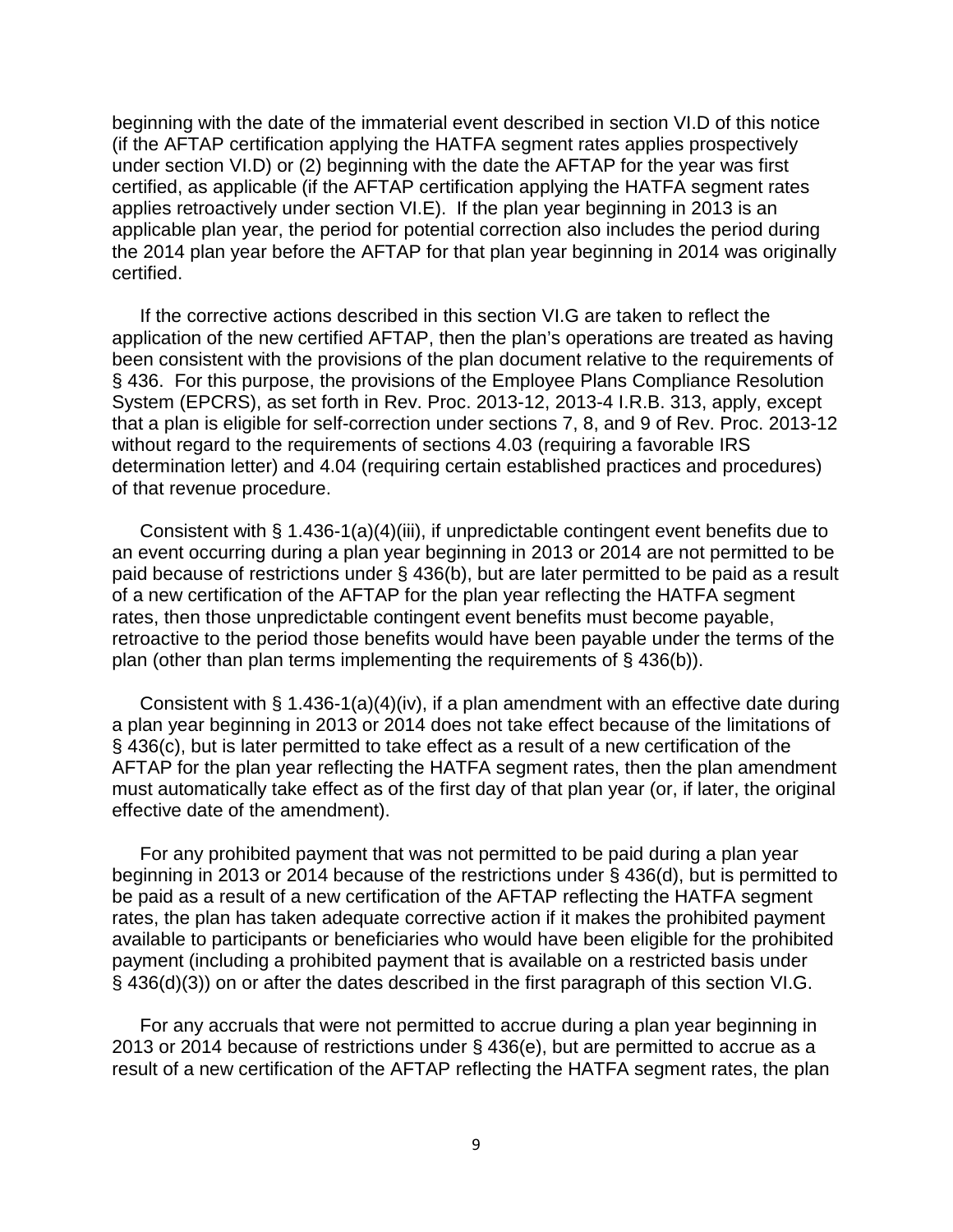has taken adequate corrective action if it restores benefits that accrue during the period that begins on the date described in the first paragraph of this section VI.G.

In the case of a participant or beneficiary who, as a result of any of the changes described in this section VI.G is entitled to increased benefits, to benefits payable at a special early retirement date, or to benefits payable in a different form of payment (and who elects such different form of payment, with spousal consent, if applicable), the required correction is to provide the benefit payments in the increased amount or other form of payment commencing with a new prospective annuity starting date. However, if payments have already commenced, the correction is to provide the participant with (1) future benefit payments that are paid in the same manner and amount as if the participant had begun receiving the corrected payment at his or her original annuity starting date, and (2) a make-up for past underpayments. The make-up for past underpayments is equal to the aggregate difference between the past payments actually received and the amounts that would have been received had the benefit commenced in the correct form of payment at the participant's original annuity starting date, plus interest to the date of the correction (in accordance with EPCRS), and may be paid as either (i) a single-sum payment, or (ii) an actuarially equivalent increase in the amount of future benefit payments.

#### **VII. PAPERWORK REDUCTION ACT**

The collections of information contained in this notice have been reviewed and approved by the Office of Management and Budget in accordance with the Paperwork Reduction Act (44 U.S.C. § 3507) under control number 1545-2095.

An agency may not conduct or sponsor, and a person is not required to respond to, a collection of information unless the collection of information displays a valid OMB control number.

The collections of information in this notice are in sections III, IV, and VI of this notice. The collections of information are required to implement the application of the funding relief under section 2003 of HATFA. The collections of information are mandatory for those plan sponsors making various elections when applying the amendments made by HATFA to a plan and any plan sponsor of a plan for which the 2014 AFTAP was certified using MAP-21 segment rates.

For the collections in section III of this notice (relating to the election and possible amendment of Schedule SB for the 2013 plan year), the estimated total number of respondents is 39,600 plans. The estimated annual burden per respondent varies from 15 minutes to 1 hour and 45 minutes, depending on individual circumstances, with an estimated average of 23 minutes. The estimated total annual reporting and/or recordkeeping burden is 15,200 hours.

For the collections in sections IV and VI of this notice (relating to elections regarding the application of benefit restrictions under § 436), the estimated total number of